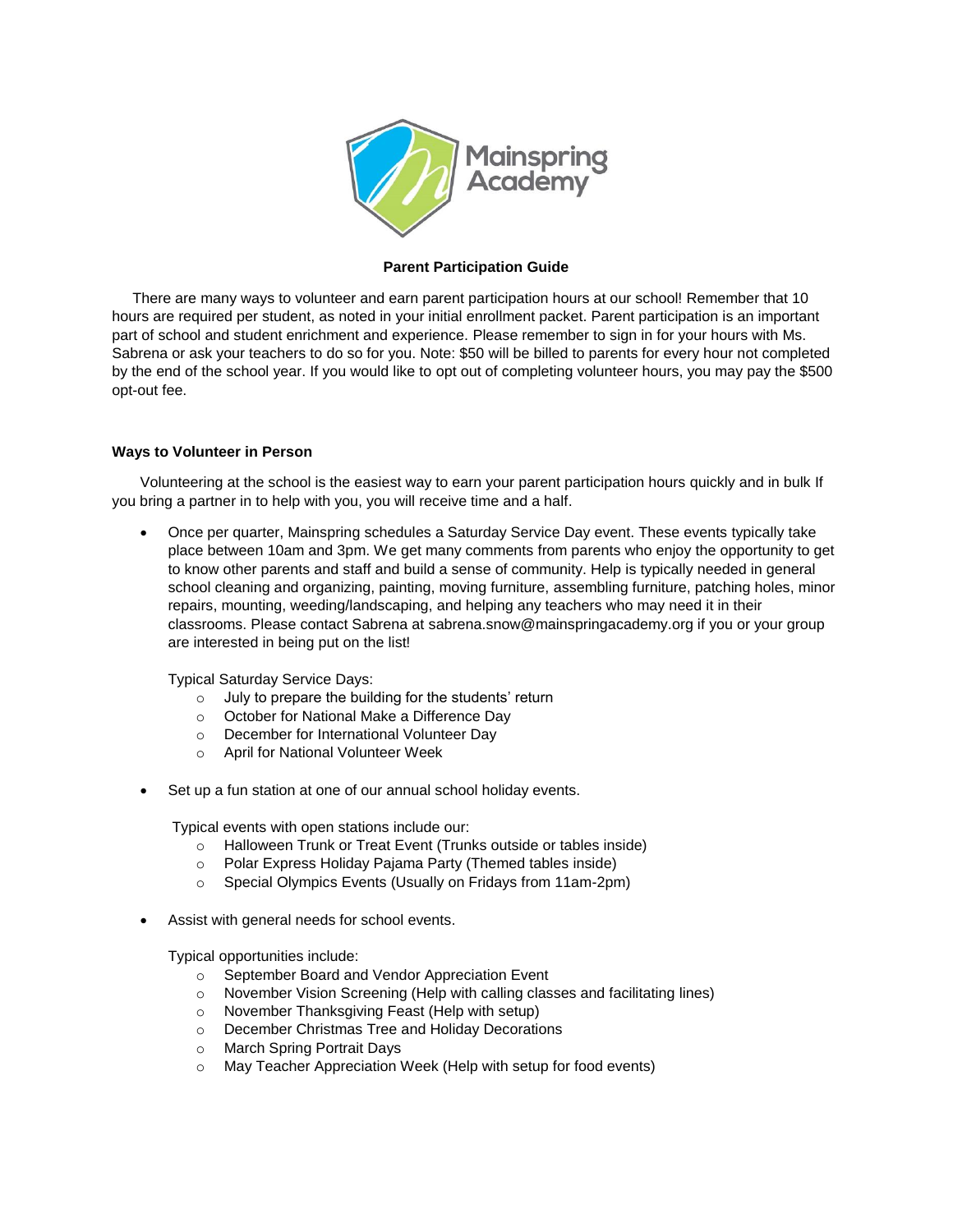Assist with general needs around the school

Typical opportunities include:

- o Storage room, tech closet, PE closet, art room, and vocational kitchen– organize and take inventory
- $\circ$  Volunteer for specific roles or activities at class/school-wide field trips. (Volunteer hours will be given for assisting with specific tasks, not for chaperoning)
- Work a table at any of our available weekend marketing events

Typical opportunities include:

- o HEAL Zoo Walk
- o Making Strides for Autism Walk
- Consider joining our Parent Action Committee (PAC)
	- $\circ$  This is a great opportunity for parents who have the ability to commit additional time and talents to help plan and coordinate our special events and small fundraisers, making them extra special for the students and staff. PAC members must be able to attend most monthly meetings (usually the first Tuesday of the month).

## **Ways to Volunteer from Home**

- Make personal monetary donations for general support or our various fundraisers during the school year. Every \$50 donated during the school year is equal to one hour of parent participation.
- Check our monthly newsletter for our overall school wish list. Every \$50 spent on items is equal to one hour of participation.
- Sign up on SignupGenius to bring in items for events. Every \$50 spent on items during the school year is equal to one hour of participation. Remember, it must be on our wish list to count!
- Check with your child's teacher to see if there are any specific classroom supplies they may need. You can also check with Ms. Liz to see if there are any curriculum or educational projects you can help with from home. Every \$50 spent on items is equal to one hour of parent participation.
- Check with your child's teacher to see if there is anything you can come in and do for the classroom, for example, cutting, laminating, making copies, decorating for holidays/seasons, etc.
- Start your own Giving Tuesday Facebook fundraiser, birthday social media fundraiser, personal fundraiser, participate in our Holiday Gift Gram fundraiser, or join in on our weekend marketing and fundraising events around Jacksonville! This is also a good way to get a bulk amount of parent participation hours. Be sure to ask administration when the next events are!
- Check with your company to see if they participate in nonprofit fundraising or company matching. We are a  $501(c)(3)$  nonprofit, so all donations are 100 percent tax deductible
- Share your talents! Do you have a knack for graphic design, grant searching, grant writing, video editing, public speaking, marketing, event planning, accounting, website building, or any other talents that might help the school? Let us know how you can help!